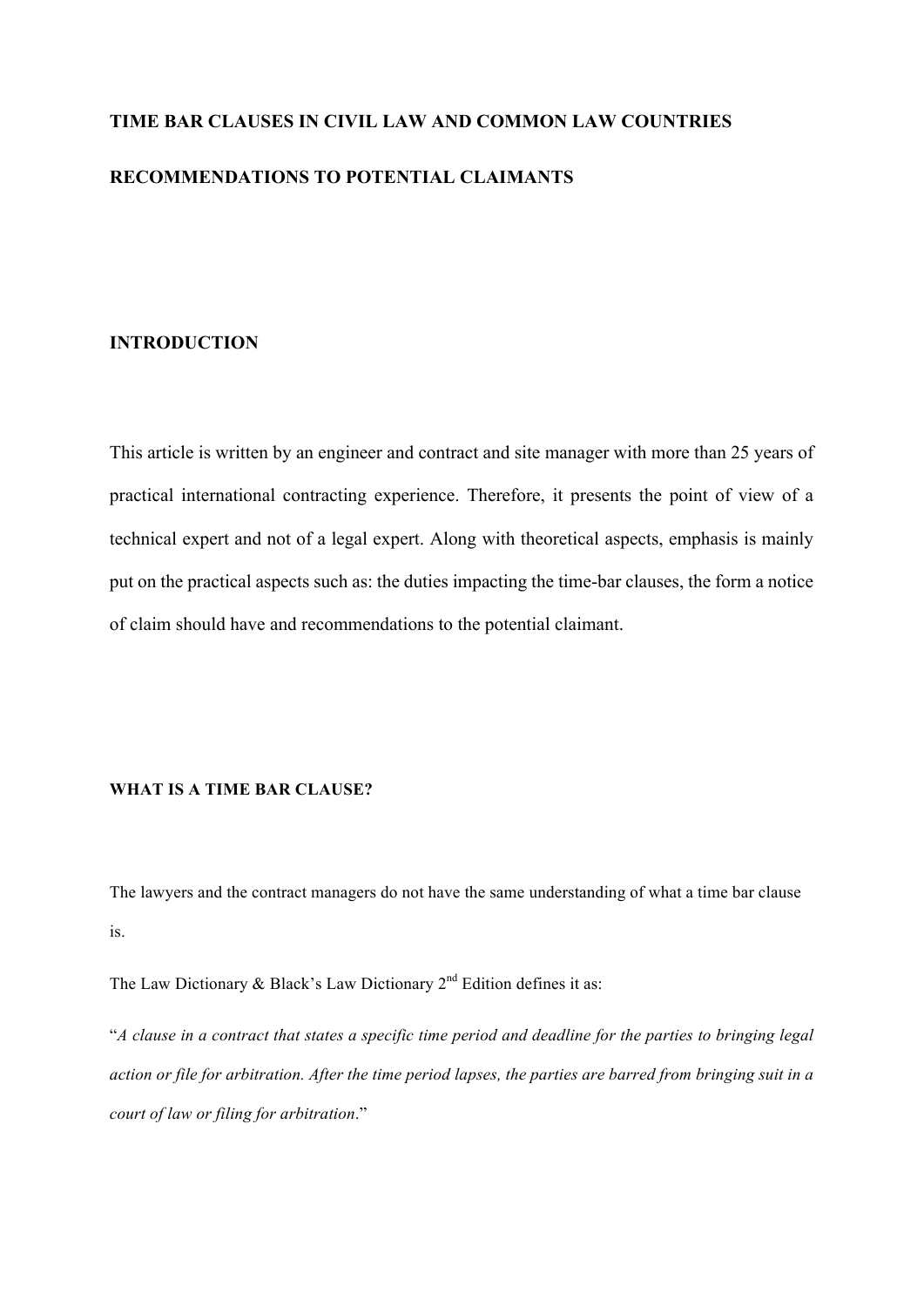A contract manager sees it as contractual clause intended to make the parties act under specific circumstances in a certain way and within a defined time limit. Failing to do so may jeopardize the rights that could have resulted from those circumstances.

The non-fulfilment of the terms of the clause opens the door to the other party to deny the claimant any rights to extension of time (EOT) and/or extra payments.

Most construction industry contracts contain such clauses. From the above, it may appear that both parties enjoy the same duty. In practice though, often it only addresses the time limit to claim against the employer. The time bar for the employer to claim against the contractor is indirectly and rather well defined through the duration of the guarantee, which is defined by the law and/or by the contract and that is in no way linked to the employers' (in)action.

## **ABOUT DUTIES IMPACTING THE TIME-BAR CLAUSES**

By even only signalling the intention to claim (notice of claim), the other party is informed about events that could impact the completion of the contract. It allows an analysis of the events having potentially led to a claim, based on the most recent witnesses and evidence possible. And, consequently, it allows the parties take appropriate coordinated actions in order to manage and/or mitigate the impact of these events.

## EXAMPLE 1. Contract for the construction of a motorway.

*The geotechnical study provided by the Employer did not highlight a so-called geotechnical accident that requires a different embankment technique than that envisaged contractually. The Contractor noticed the situation, mentioned it in a meeting with the Engineer 40 days later (including a 25 daysperiod in which the works were stopped by the authorities for reasons independent from the Parties) but*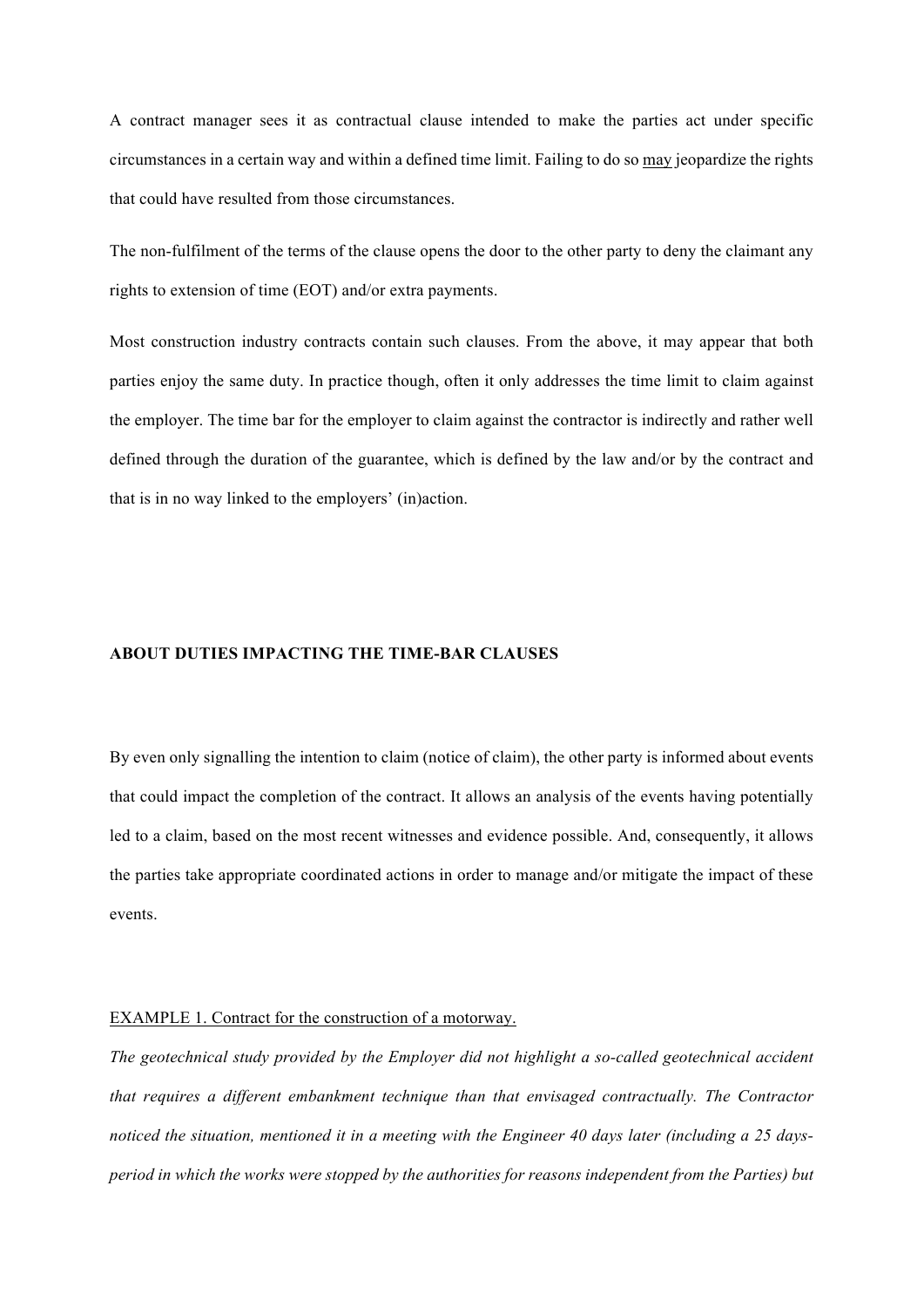*started looking for alternative solutions immediately after it noticed the geotechnical situation. The Contractor identified 2 embankment techniques that allow to mitigate the effect of the geotechnical accident. One could be realised only under summer weather conditions and was cheaper. Another one could have been executed under any weather conditions (except frost) and was twice as expensive as the first one. The Engineer accepted the 2 solutions as feasible and referred to the Employer for decision as the budget for unforeseeable physical conditions would be overridden if the 2nd solution was applied and as waiting for the summer time (1st solution) would have had many administrative negative implications. The Employer refused making a decision, implying that the geotechnical accident could have been foreseen by the Contractor prior to the execution of the Contract and that the Contractor's eventual claim was time-barred.*

*Question: Did the Parties stick to their duties in order to allow the project to develop smoothly?*

#### EXAMPLE 2. Windmills farm

*The Contractor was supposed to mount the elements of the windmills on concrete foundations provided by the Employer. As the foundations were not ready cluster by cluster, but randomly, in order to optimize the use of its cranes, the Contractor concentrated on the erection activities postponing the mechanical and electrical fitting of the windmills. This sequence of works was not foreseen in the Contract and ass per consequence, the time between the erection and the completion of each windmill became longer as planned. The fitting implied the use of many copper elements. The price of copper having recently dramatically raised, thefts started occurring from the windmills that were not completely fitted and linked to the electrical grid. As the distances between windmills in fitting process were quite large and accessing them became difficult due to harsh winter conditions, the Contractor noticed the thefts sometimes weeks after they presumably happened. He immediately and regularly informed the Employer (there was no Engineer in the scheme) about the missing parts, by faxed letters. Purchasing new copper elements and getting them delivered on site implied several weeks if not months delay. The situation worsened when newly delivered parts were stolen again from the same windmills. When the Contractor gave formal notice of claim to the Employer for EOT and related costs, including those for the stolen*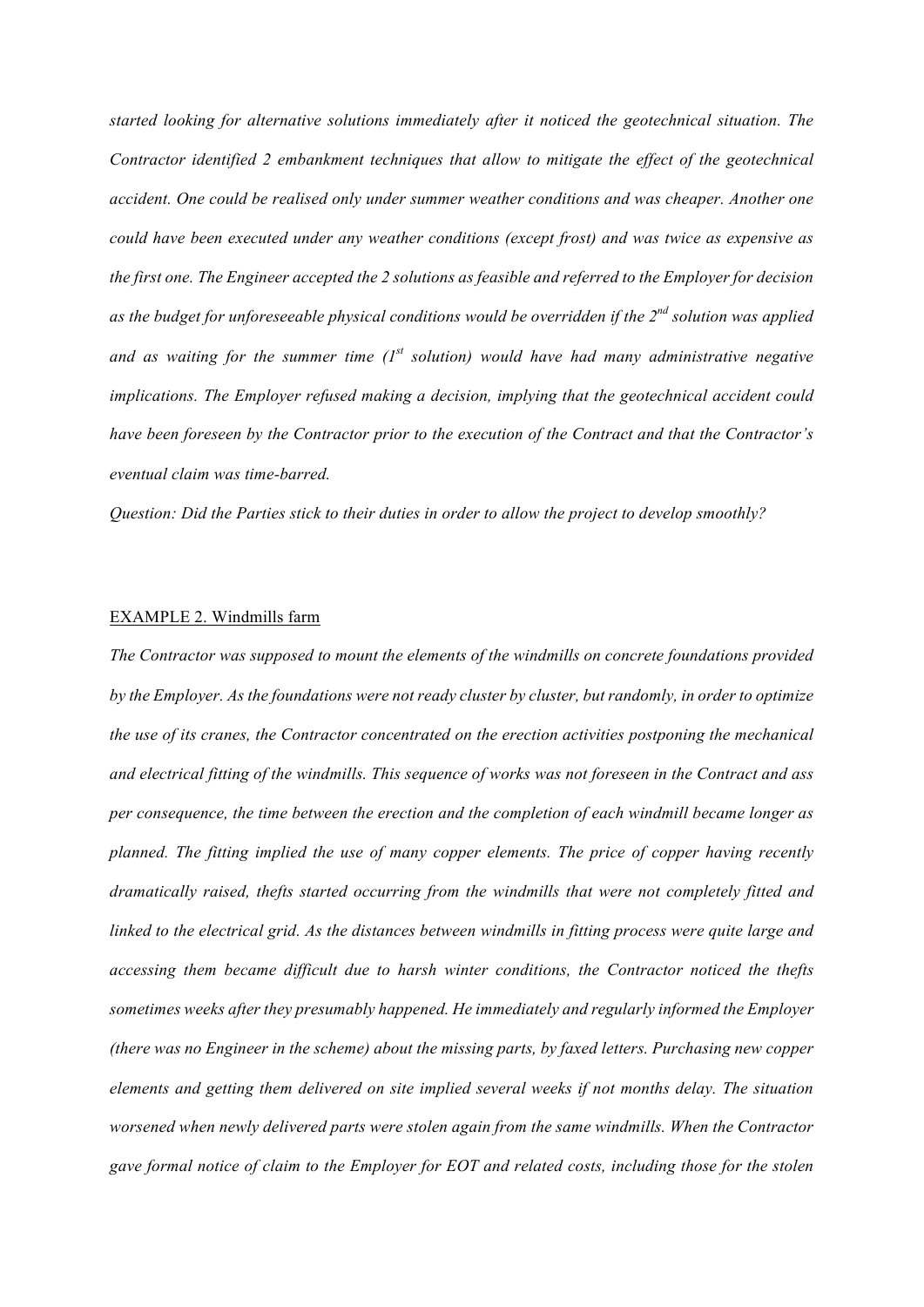*parts, the Employer considered it time-barred as the thefts were not noticed and the Employer informed about within the 28 days-period. The Contractor replied that the security of the site was not his duty under the Contract.*

*Question: Did the Parties stick to their duties in order to allow the project to develop smoothly?*

#### EXAMPLE 3. Construction of a new dam.

*The Contractor was supposed to purchase and use the products of 2 quarries located in the vicinity of the future dam. During the works, the local government decided to increase by 100% the taxes to be paid by the quarries on the sold products. Due to various administrative steps to be taken and to the uncertainty whether the new taxes were constitutional or not, 3 months have passed between the initial government decision and its implementation in the final form (very different form the initial one). The Contractor sent a notice of claim to the Engineer for extra costs reimbursement, 1 week after the implementation of the new taxes. Seized by the Engineer, the Employer considered the claim as timebarred. He also mentioned the Contractor should have purchased the remaining quarry products during the 3 months period and stock them on the site. The Contractor showed he asked for more room for stocking these products next to the site, but the Engineer refused to allow him to use extra room outside the site.*

*Question: Did the Parties stick to their duties in order to allow the project to develop smoothly?*

The examples above stress the importance of the duties that lay mainly with the potential claimant, here the contractor.

Theses duties are of 3 types:

1. Duty of collecting and keeping contemporary records.

Only a systematic collection of the records (minutes of meetings, plans, correspondence, photographs etc) and their easy-to-identify archiving allow for the best use of the said documents.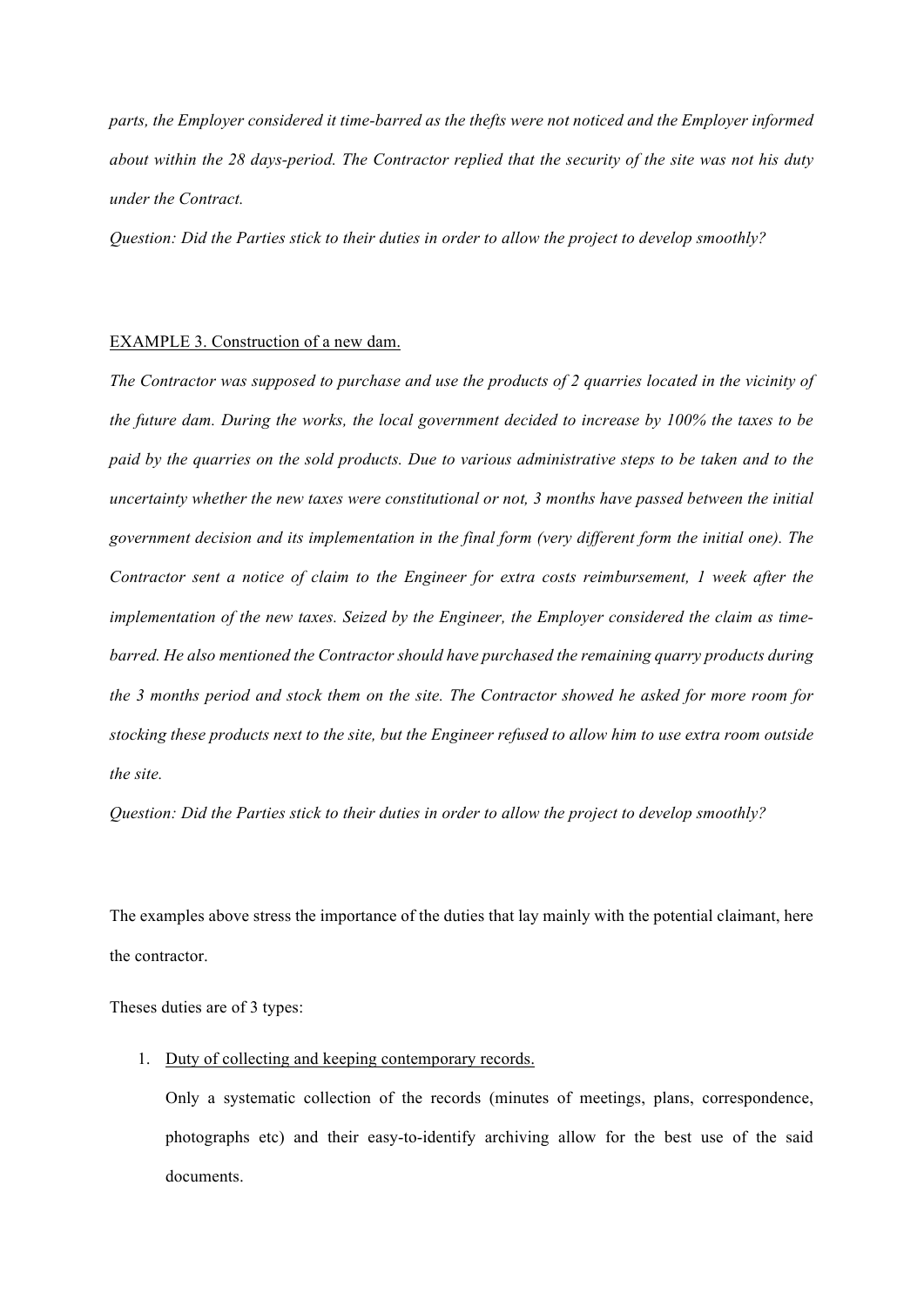## 2. Duty of diligence.

The potential claimant should be vigilant and alert the other party in timely manner about events that could, at a later stage, prove problematic to the strict fulfilment of the contract.

#### 3. Duty to act and react when the disturbing events are identified as such.

It is not enough to signal the events to the other party, but, similarly to the obligations of an insured entity in case of a sinister, the party that first realized the existence of the disturbing events should do its best to counteract the effects of the said events, individually or together with the other party.

## 1. Duty of collecting and keeping contemporary records

The human memory is not always very reliable, not to mention possible conflicts of interest that may also play a role in the accurate remembrance of a fact. And even when two memories happen to coincide on the recording of a deed, their subjective interpretations may have opposite effects. Therefore, contemporary written and pictographic documents (on-site inspection proofs) allow for an accurate, to a certain extent, description of the facts. Constituting such records' data bank requires a rigorous and logical organization from the very beginning of the project. Both main parties in a contract should make sure that this is the case. Keeping a safe electronic copy of the records by both parties should allow circumventing the destruction of the hard copies by flood or fire occurring on the site or in any other place where they may be stored. When a potentially disruptive event happens, referring to well archived contemporary records allows for effective information necessary to identifying the most appropriate intervention.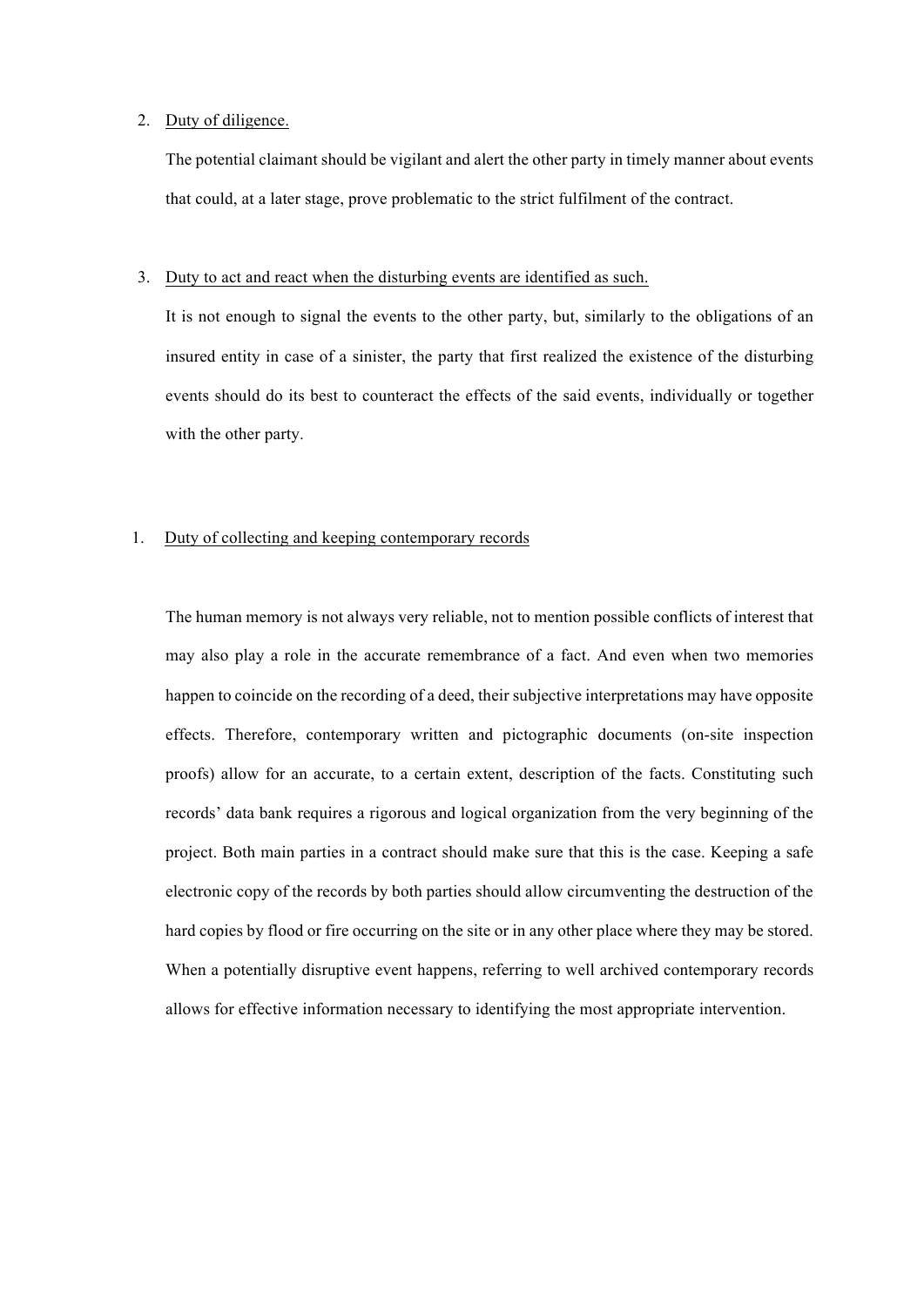## 2. Duty of diligence

The bids for a contract are based on an ideal scenario. A scenario in which all partners will behave in good faith according to the law, to the good practice and to the terms and spirit of the bid. The same ideal scenario is later transposed into the contract terms. The spirit in which the contract is signed is that all stakeholders will (re)act in an exemplary manner to external and/or unpredictable events and will stick to their assigned roles. An ideal world where, for instance, the weather will allow the works to happen just as in the programme of works, where the deliveries will be done just in time and where the financing or the payments will meet the contractor's expectations or contractual obligations.

This never happens. Or very seldom.

Simply because of the complexity and of the life of a project over often many years, complexity and life that cannot be completely encompassed by the bidding and the contractual documents. Following the example of the butterfly movements that can lead to a devastating hurricane, a rather small and often inevitable deviation from the contractual scenario may lead to a major disruption to the progress of the project. It is a very challenging task to identify among the array of small deviations and events, which one may lead to large problems if not properly addressed in due time. Initiating a claim procedure (sending a notice of claim) for each and every deviation or event may result in a blockage of the procedure.

Therefore, the claimant (mostly the contractor as he is in close contact with the progress of the project) should have the capacity to diligently identify the deviations and events and also the experience to rapidly evaluate their disruption potential.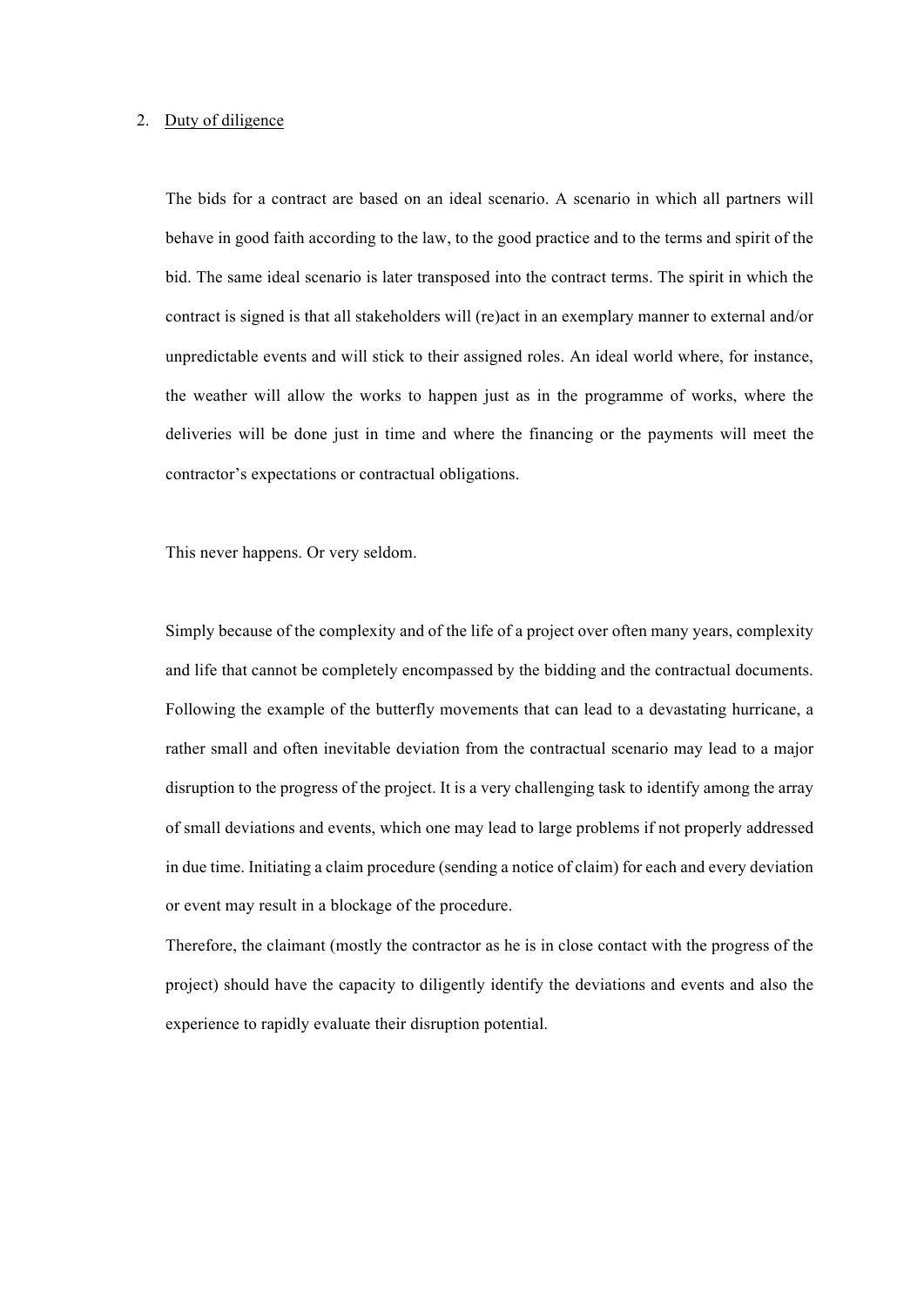Once a potentially disruptive deviation or event is identified as such, all involved parties should coordinate their efforts in order to mitigate the impact of these events on the progress of the project. Failing to do so, may result in endless quarrels, and money and time will be spent on fixing the problems at a rather late stage instead of an early stage. Arbitrators and judges, by essence not specialists in the technical matter of the contract, and basing their decision on an expert opinion (expert that was not involved in the project) end up deciding on which party should have done what. By not taking concerted and rapid action, both parties fail to one of their most important duties.

#### **WHY IS A TIME BAR CLAUSE USEFUL?**

As long as the contract runs smoothly, there is no reason for a claim to be made. When such a reason appears, it means an event disturbed the balance between the rights and obligations of one party, the potential claimant. The fact that, willingly, or unwillingly, the potential claimant fails to formulate its claim as early and as detailed as possible, often leads to reducing the possibility to alleviate the subsequent prejudices to the project as a whole. In order to avoid such a situation, the contracts often impose on the party who is the closest to the deviation or to the event, to signal it to the other party. Many common law influenced standard form of contracts, identified the best way to ensure such an alarm is given in proper time, by recommending the "punishment" of the potentially claimant party through cancelling its rights to obtain an EOT or a financial compensation.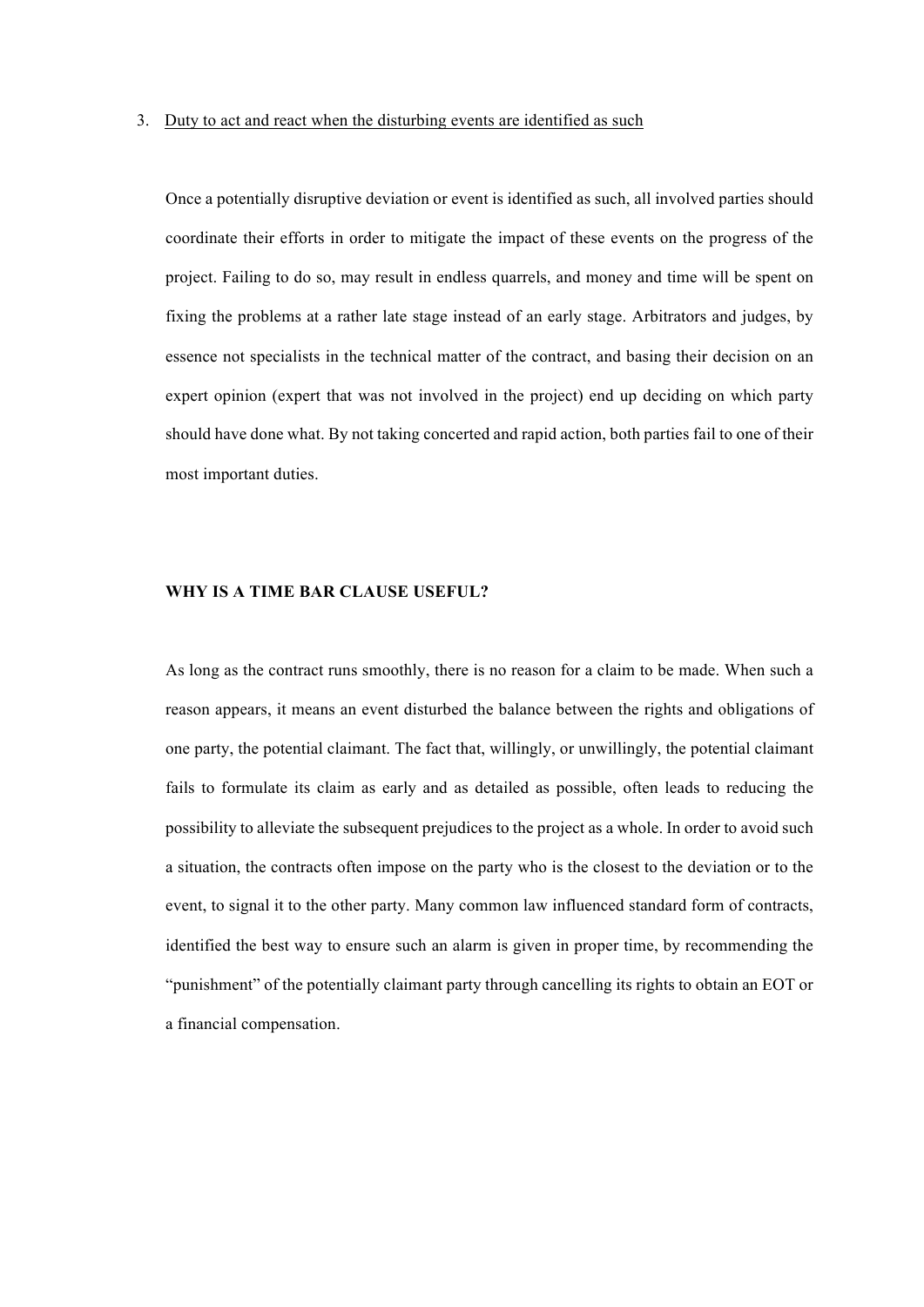## **HOW SHOULD THE ALARM BE GIVEN?**

In order to be effective, the terms of an alarm (notice of claim) should be easily understood by its recipient. Therefore, the message should be clear and unmistakable. It should refer specifically to the contractual clauses that are at stake. To be efficient, it should mention some of the potential disruptive effects if adequate measures are not timely taken. Its detailed substantiation may follow at a later stage, within a prescribed time limit.

At this stage already, the civil and common law practices differ.

The civil law practice tends to accept as an alarm, for example, even a note in the minutes of a meeting stating that something may happen due to a deviation from the contractual progress of the project. The arbitrator or the judge decide at a later stage whether the alarm was given properly and in due time or not. Thus, the outcome is not predictable.

The common law practice, in turn, requires an acceptable alarm to mention all the circumstances of the event, its possible effects on the progress of the project and on the costs, a detailed substantiation of the possible claim etc. The arbitrator or the judge can only note the date when the alarm was given and compare it to the contractual obligation. Therefore, the outcome is rather predictable.

In order to avoid interpretation problems concerning the admissibility of a claim, the safest for the claimant is to use a dedicated letter for each potentially disrupting event and clearly specify the contractual clauses concerned. Recalling events based on contemporary by all sides accepted records can only strengthen the case. At least a rough estimate of substantiation should also be part of the said letter. The detailed substantiation is supposed to follow when all the circumstances and foreseeable effects of the disturbing event can be accurately considered.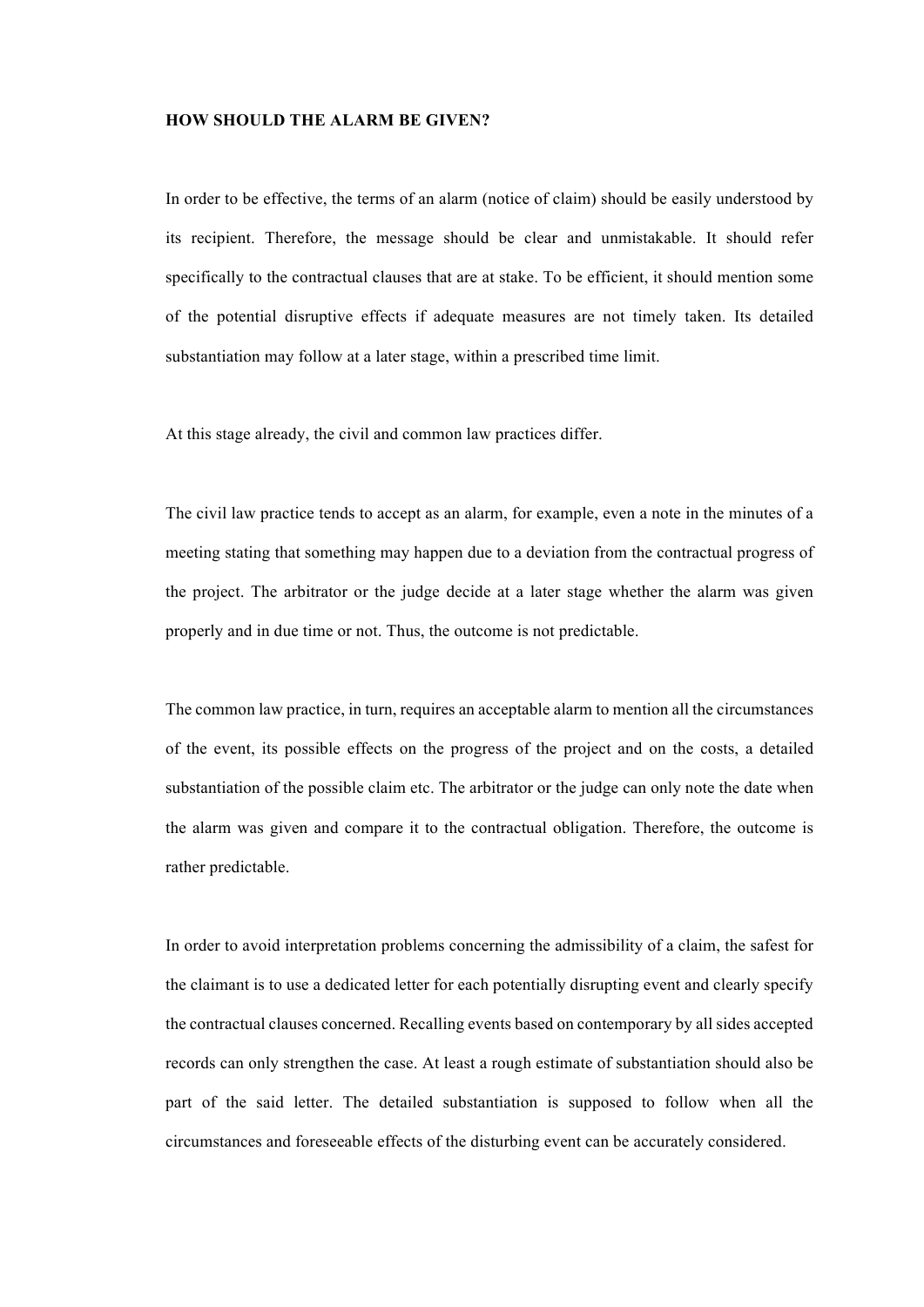## **WHAT EFFECT HAS A LATE CLAIM ON THE CLAIMANT'S RIGHTS?**

As stated in most contracts, the claimant loses its rights (financial or for an EOT) if the claim is incomplete or is made too late.

## When is a claim considered "incomplete"?

Based on practical terms, a claim is incomplete if it does not allow to clearly identify its cause and the impact that the cause may have on the progress of the project or on the claimant.

Based on contractual terms, a claim is incomplete if it does not have a certain number of characteristics often clearly stipulated in the general or particular conditions. In common law practice, these characteristics have to be followed strictly. In civil law countries, the judge or the arbitrator is given the possibility to evaluate the "completeness" of a claim or if the content of the claim suffices to the purpose it's meant for.

#### When is a claim considered "late"?

Based on practical terms, a claim may be considered late if, for example, its cause cannot be fixed anymore, or without influencing the progress of the project or without a strong financial impact.

Based on contractual terms, a claim is late when it's filed in an appropriate form (see previous chapter) after the deadline specified in the contract. The contracts specify what are the circumstances and when does the "clock start ticking", also the way the deadline is calculated (eventually what is the exact deadline). As this kind of clause has many implications, often the contracts refer for this issue to the general conditions included in standard contract forms such as FIDIC, NEC, JCT, CCAG etc. Some of these standard contract forms even list (and therefore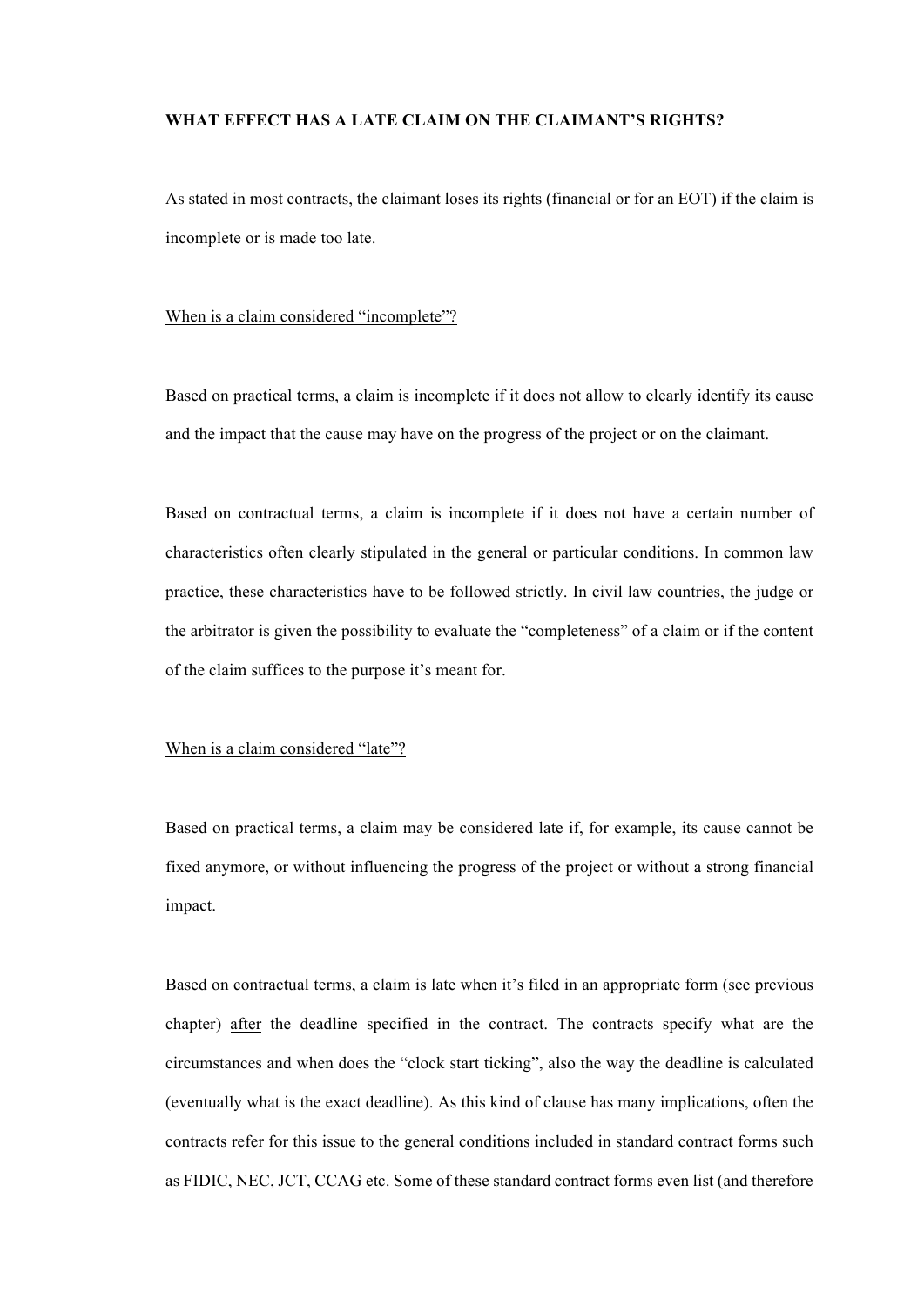limit) the kind of events that give right to a claim. It is to be noted that by their very nature, the same deadline imposed to events of different nature, does sometimes have little to do with the reality of the project.

#### EXAMPLE 4. The FIDIC Sub-Clause 20.1 states a 28 days-period for giving notice of claim.

*The clock starts ticking when "…the Contractor became aware, or should have become aware, of the event or circumstance.". A Contractor was supposed to produce and install a large diameter turbine for a hydroelectric plant located overseas from where it was produced. A full range of tests were successfully performed in the presence of the Employer. Contractually, the Employer was in charge of the sea transport of the turbine. Once delivered to the hydroelectric plant, the turbine was installed, and new tests were initiated and successfully accomplished. Two months later, when the plant was inaugurated, and the turbine was supposed to perform under real conditions, abnormal vibrations have been noticed. The turbine was taken to a specialised test laboratory and underwent the same tests as after its production. The tests showed the axe of the turbine was not perfectly straight. After various investigations, it appeared the turbine has not been adequately harnessed during the sea transportation, that it moved during a storm and kicked other material in the boat's hold. The Contractor issued a notice of claim once the results of the last tests were known.*

*Question: When does the clock start ticking for the 28 days?*

#### Being "late" under common law

As Dante put it in its novel *The Inferno*: …*lasciate ogni speranza*… [*Abandon all hope*…]. Or actually: *Abandon (almost) all hope*. In other words, if the notice of claim or the claim itself are handed-in after the contractually specified deadline, the claimant gives up (almost) all hope to financial compensation or to an extension of time. The reason behind it being that by being late it jeopardized the possibility the employer had to fix the problem (quickly and cheaply) would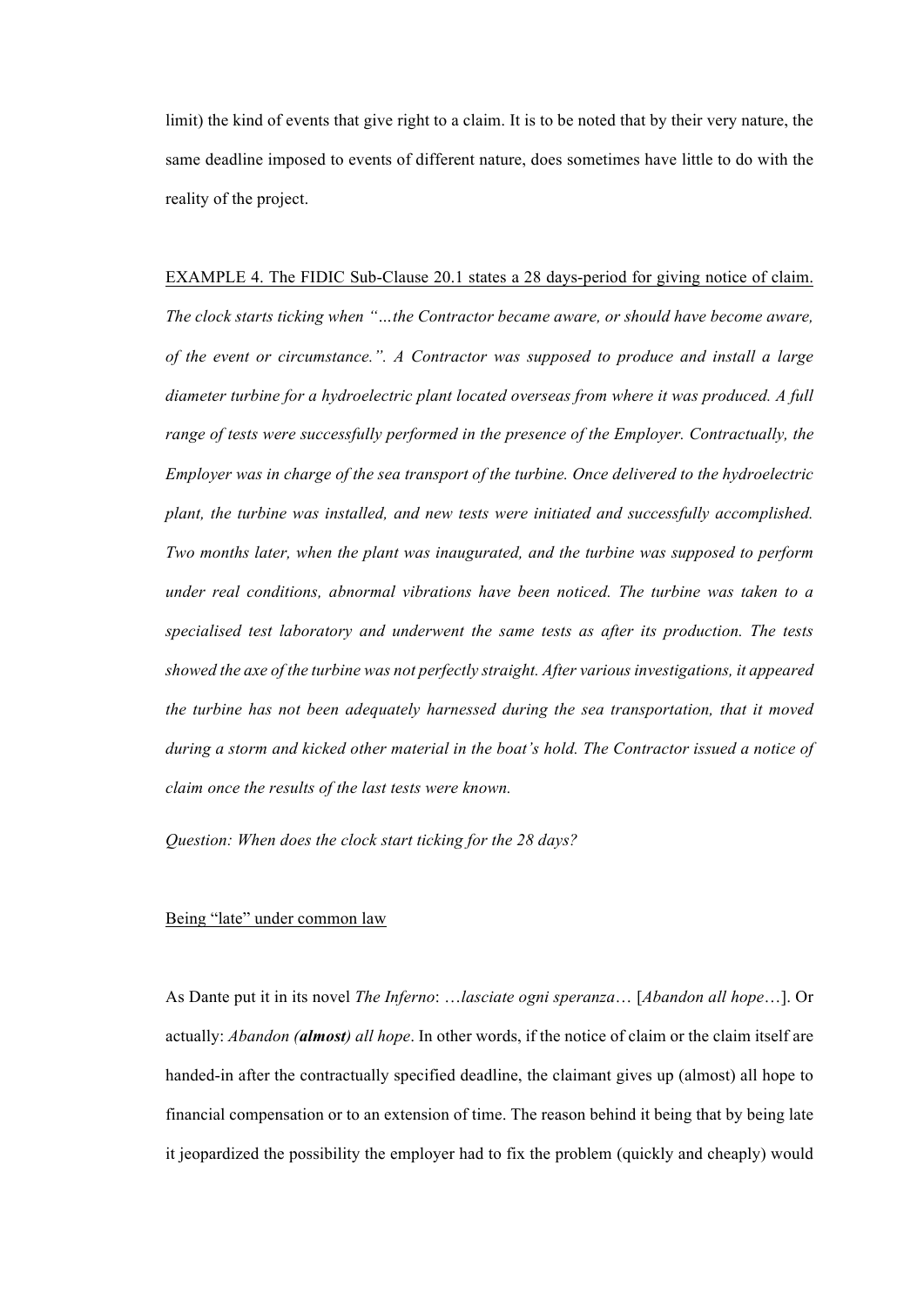he have been informed in proper time about it. So that he would not have to compensate the contractor for its own losses and to have to pay extra money to solve a problem that evolved. The common law practice allows for a softening of this strict condition only when applying the prevention principle. This principle does not allow one party to benefit from its own breach of the contract.

## EXAMPLE 5.

*The Contractor was supposed to import and install on site a highly sophisticated infrared machinery. The import taxes were to be paid for by the Employer. The machinery arrived in due time at the customs and was blocked there until the taxes were paid. The Employer eventually paid them 4 months later. In the meantime though, for national security reasons, the government passed a law forbidding the import of such machineries. The Contractor could therefore not fulfil its contractual obligations and had to find an alternative solution. The alternative solution was found and approved by the Employer 3 months after the new law was passed. As the taking over was not possible without this machinery (or its substitute) installed, the taking over was delayed by more than 8 months. The Employer claimed for liquidated damages related to this delay (all the other works were finished in due time). The Contractor referred this claim to the Dispute Adjudication Board (DAB). The DAB decided that the concatenated delay was due to the initial late payment of the custom taxes by the Employer. And that a fault by the Employer (breach of the Contract) in the absence of any concurrent delays, should not lead to a penalty to the Contractor.*

## Being "late" under civil law

The Civil Code of the country is applicable, did the contractual terms not mention this situation. The role of the Civil Code is to ensure a balance between the rights and the duties of each party.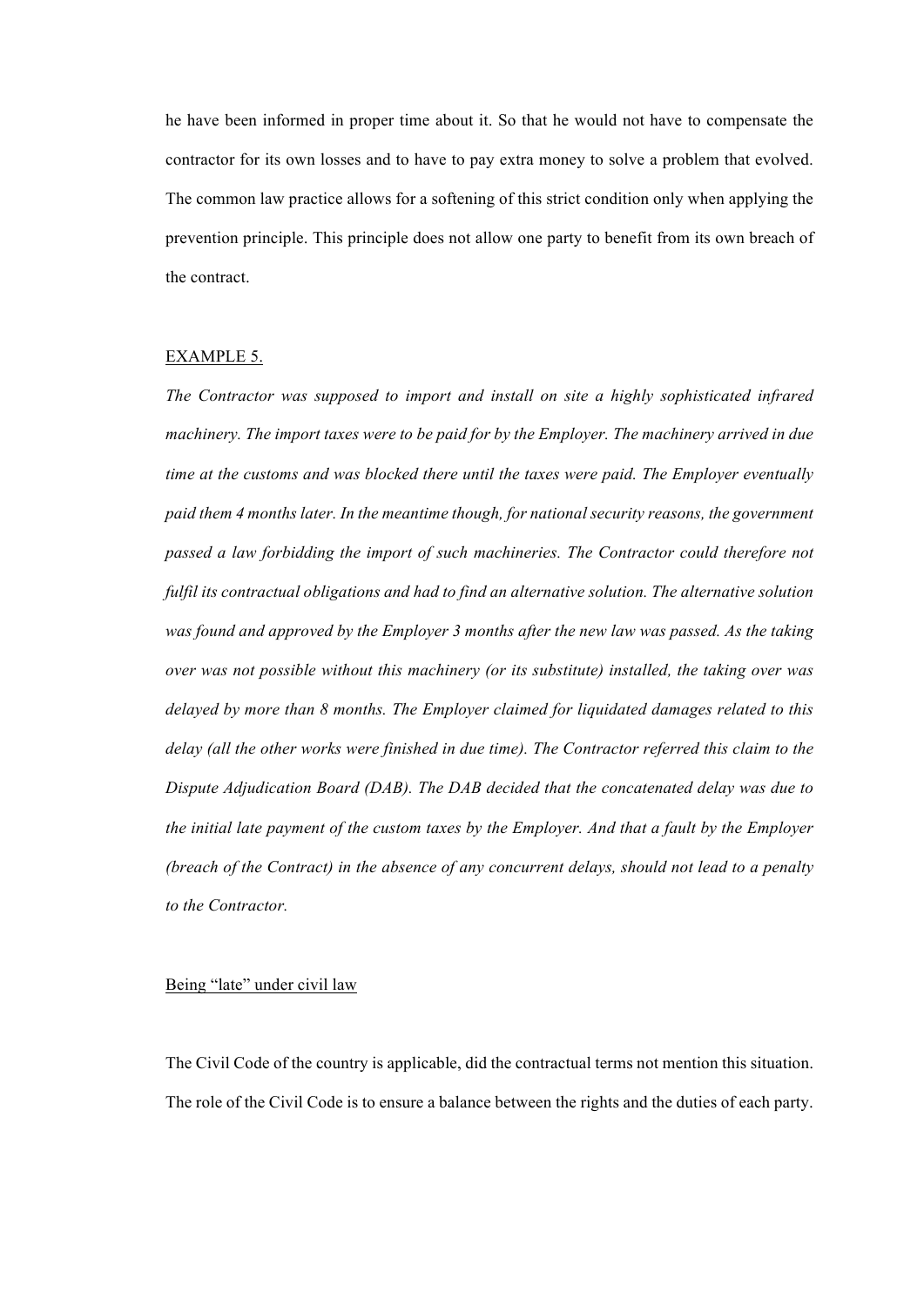The civil law system addresses the contract as an expression of the parties' intention. The contract is considered in its spirit not only in its strict letter. The role of the arbitrator or of the judge is essential in weighing the importance of this clause to the solution of the claim. Generally speaking, the civil law considers this clause an obligation and not a condition precedent to lose its rights. An obligation that the potential claimant has towards the other party. If this obligation is not fulfilled, the judge or the arbitrator will decide upon the penalty (that can also be nil if it's purely financial). The non-fulfilment of this obligation does not automatically cancel the rights of the claimant.

Also, in evaluating the situation created by the non-respect of the deadline for claiming, the judge or arbitrator will presume that both parties have acted in good faith.

#### EXAMPLE 6. Construction of a 30-km new motorway.

*According to the terms of the Contract, the stately owned Employer had to give the Contractor access to the site 30 days after the execution of the Contract. The site was composed of state owned land and of land that had to be expropriated from private owners. Because not all of the expropriations were done before the deadline, the Employer was unable to give full access to the site to the Contractor, but only to approximately 90% of it. The process of complete expropriation lasted more than 2 years. When the last plot of land was handed over by the Employer, the Contractor issued a notice of claim for an EOT and related costs as the exact terms of the Contract were not fulfilled by the Employer. The Employer replied that access was given to 100% of the site, but not the right of use. The DAB was requested to decide whether this situation gave the right to the Contractor for an EOT and the related costs. The DAB decided that the Contract was signed by the Employer in good faith, hoping that the land available was sufficient to the Contractor to perform the works until the remaining land was expropriated (contemporaneous documents show the expropriation process seeming very close to completion within 3 months after the execution of the Contract; later opposition made it last 2 years). The DAB also decided that the Contractor acted in good faith when executing the works on the available land, inquiring regularly about the development of the expropriations*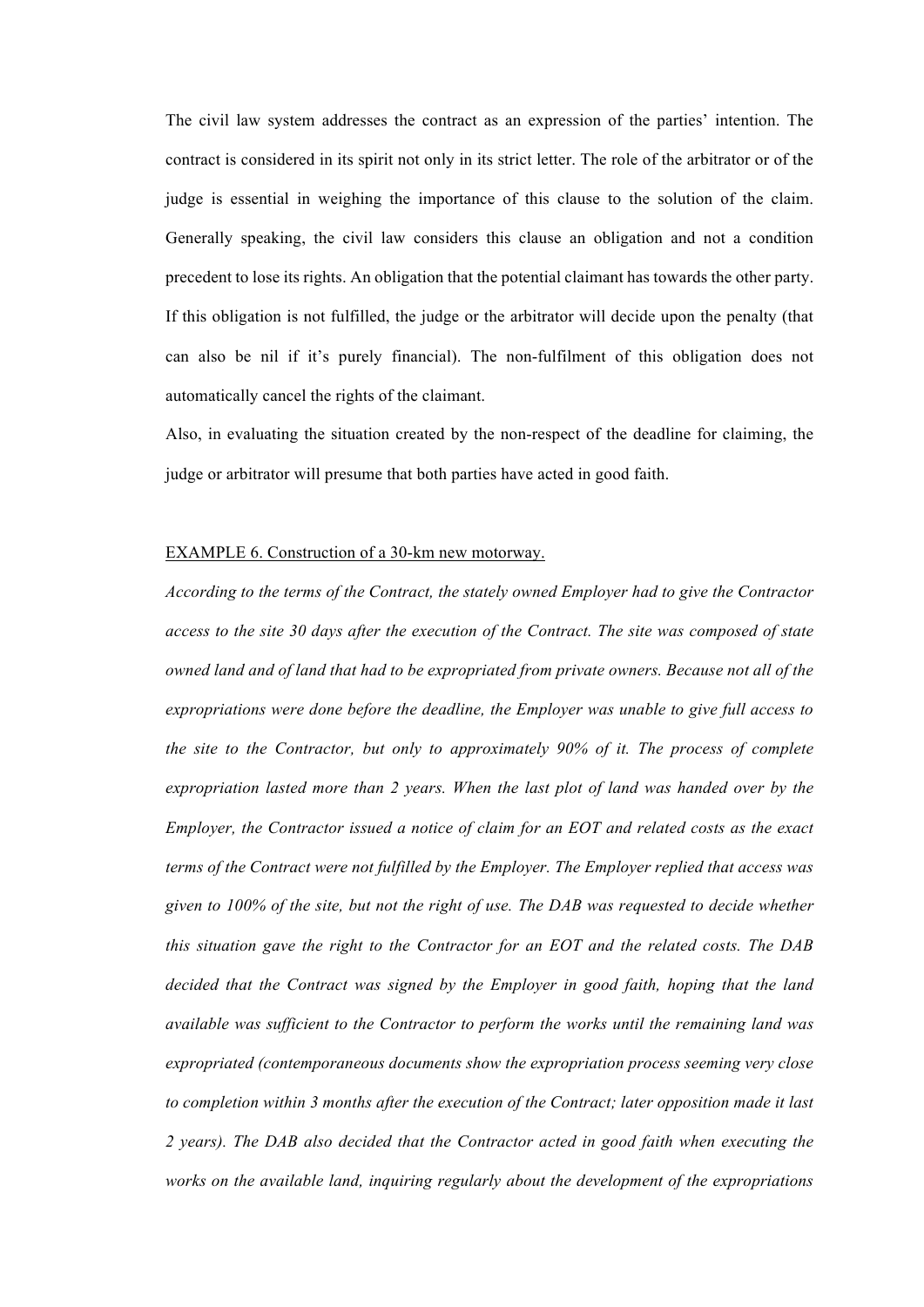*and organizing its work based on the information received from the Employer. Finally, the DAB decided that the Employer did not act in good faith when not accurately informing the Contractor about the obstacles it encountered in the expropriation process and also by trying to make a semantic difference between giving physical access to the site and the right to use the site. The notice of claim was not considered time-barred as it was issued within 28 days after the Contractor was sure it had the right to use the entirety of the site.*

One other aspect in ruling about the effects of passing a deadline, is that of avoiding that by applying it strictly, one party may find itself unjustly enriched.

#### EXAMPLE 7. Refurbishing and modernisation of a 25 km-long stretch of national road.

*The Contract implied milling of the upper layer of asphalt and laying a new 4 cm thick layer. After milling and replacing the asphalt on almost 10 km of road, the Contractor noticed that the quality of the lower layers required also their replacement. After having requested and obtained the Engineer's agreement for doing so, the Contractor continued the modernisation of the remaining 15 km by replacing also the lower layers of asphalt. After 5 more kilometres, the lower layers proved again good enough not to need their replacement. On the very last kilometre the lower layers were also replaced. When working on this last kilometre, the Contractor issued a claim requesting to be paid for the replacement of the lower layers for km 11 to 15 and km 24 to 25. The Engineer considered that only the claim for the last kilometre was done in accordance to Sub-Clause 20.1, the claim concerning the stretch km 11 to 15 being time-barred. The case was submitted to a civil court. The judge ruled that the Employer should have been aware that the cost of milling and replacing of the upper layer was inferior to that of replacing all the asphalt layers of the road. By tacitly accepting the solution accepted by the Engineer, it accepted the related extra costs. By applying the time-bar Sub-Clause, the Employer would benefit from a road of higher quality without having paid for it, i.e. it would be unjustifiably enriched. The judged ruled in favour of the Contractor that was due by the Employer the payment of the value of the extra, non-contractual, works.*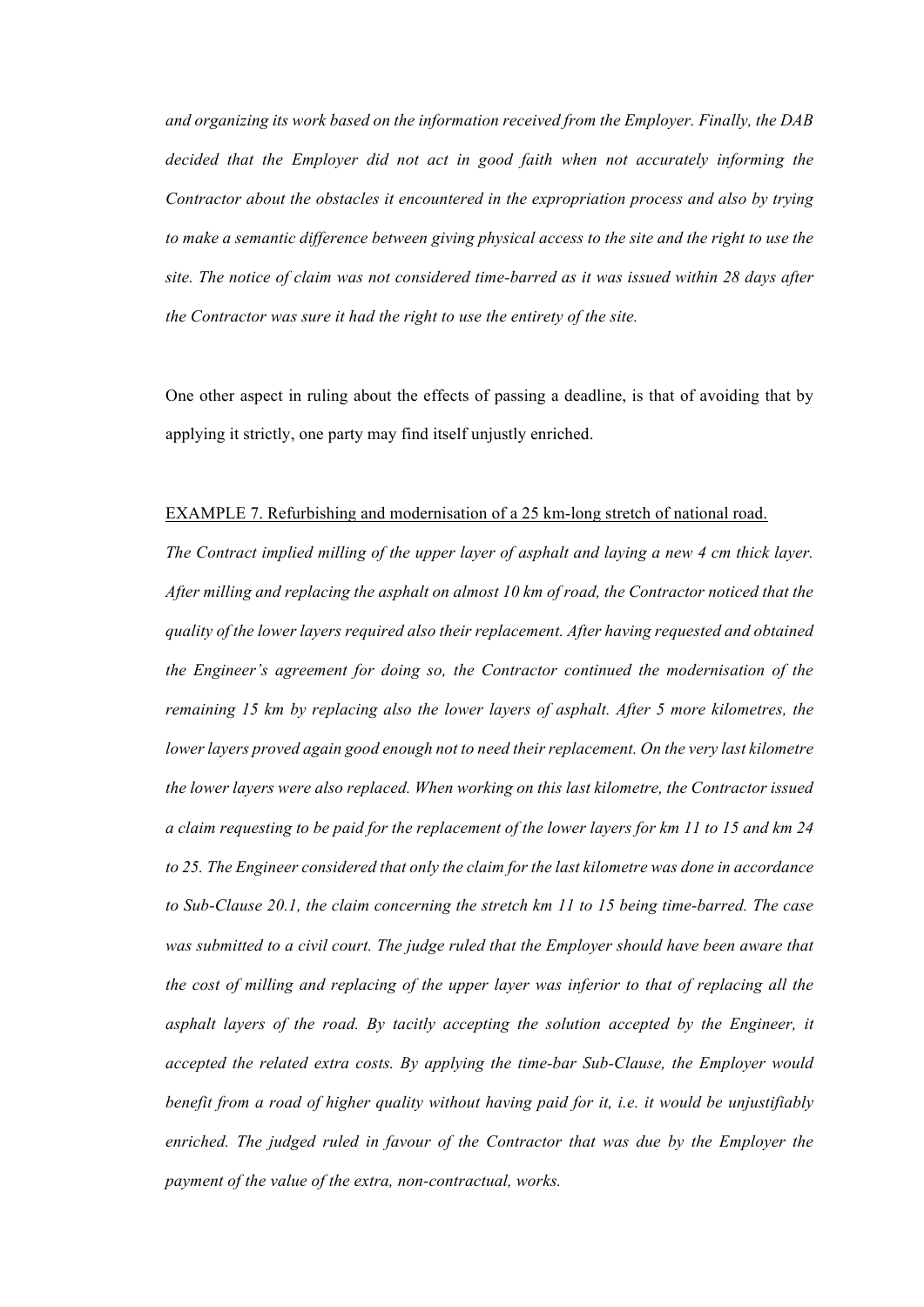The considerations above do not exclude that the judge or the arbitrator does not relate to a reasonable deadline (not always the contractual one) when deciding whether a claim is timebarred or not.

Unlike in the common law practice, the judge or the arbitrator weighs the pros and the cons and ultimately decides on the applicability of the time-bar clause to a given claim.

# **RECOMMENDATIONS TO THE POTENTIAL CLAIMANT**

 $\triangleright$  Read carefully the terms of the bid and negotiate well before signing the contract.

The law governing the contract is essential in assessing the impact of the time-bar clause.

Also, the particular conditions of the contract, like the small print in an insurance contract, are essential to clearly define to what kind of claims the time-bar applies and how the deadline is calculated (eventually for each kind of claim).

Often, the questions asked to the employer with the corresponding answers are part of the contract. This is a good opportunity to open the door to leaner conditions for the time-bar clause.

 $\triangleright$  Appoint a contract manager or even an on-site team dedicated to anticipating disrupting events and communicating notices of claim and VOs.

The permanent presence on-site allows for a higher probability to identify deviations and events that may lead to disruptions to the progress of the project. The members of a such a team should not be directly implicated in the day-to-day business, nor supervisors to the site managers, but rather weathered managers ready to advise the acting management, and spot and evaluate the potentially dangerous issues.